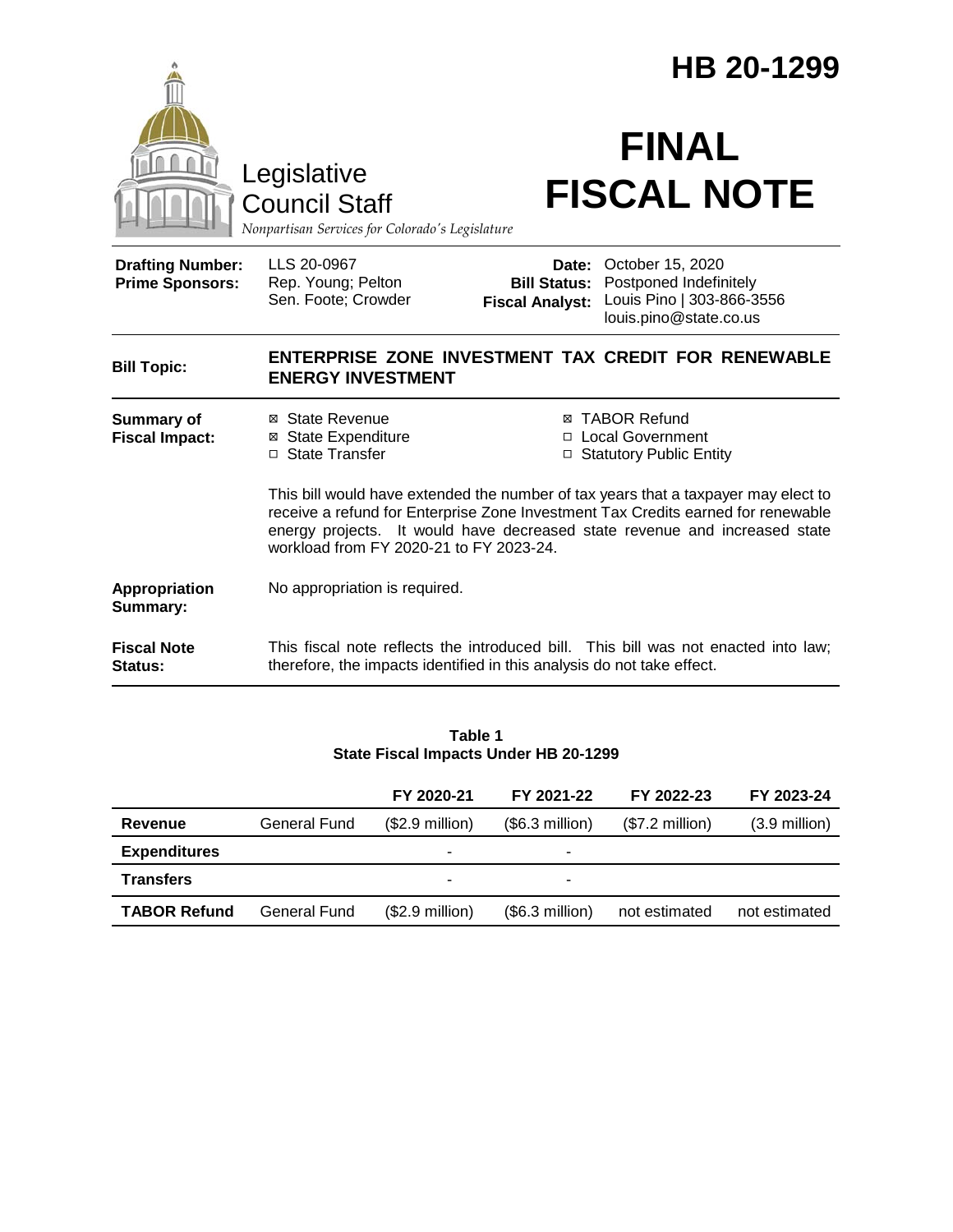October 15, 2020

## **Summary of Legislation**

The bill extends the number of years that a taxpayer may elect to receive an 80 percent refund for Enterprise Zone Investment Tax Credits (ITC) earned for renewable energy projects. Under current law, renewable energy investments completed in an enterprise zone before December 31, 2020, may elect to receive a refund. This bill extends the time period to December 31, 2024.

The bill also adds investments in energy storage systems as a qualified renewable energy investment.

## **Background**

**Renewable energy projects in enterprise zones.** House Bill 15-1219 allowed a taxpayer who places a renewable energy project in an enterprise zone and receives certification to claim an Enterprise Zone ITC for the project an option to receive a refund of the credit. The amount of the refund is equal to 80 cents for every one dollar of ITC credit and is capped at \$750,000 per tax year and taxpayer. Renewable energy investments completed between January 1, 2015, but before December 31, 2020, may elect to receive a refund. A taxpayer can only receive a refund from one new renewable investment at a time. The taxpayer must exhaust the full amount of the refund from one project before electing to receive a refund from another renewable energy investment that generated ITC credits.

**Enterprise Zone Investment Tax Credit.** The Enterprise Zone ITC is an income tax credit equal to 3 percent of qualified investments located in an enterprise zone. Taxpayers may claim up to half their annual tax liability plus \$5,000 in any one year. If the income tax credit is more than what a taxpayer owes, the credit can be carried forward. Renewable energy investments may carry the credit forward for up to 22 years.

## **State Revenue**

The bill will decrease General Fund revenue by an estimated \$2.9 million in FY 2020-21, \$6.3 million in FY 2021-22, \$7.2 million in FY 2022-23, and \$3.9 million in FY 2023-24. The estimates for FY 2020-21 and FY 2023-24 represent half-year impacts*.* 

**Assumptions.** Data from the Office of Economic Development and International Trade (OEDIT) shows that taxpayers placed approximately \$147.1 million in renewable energy projects in an enterprise zone in 2019, generating \$4.41 million in ITC refundable credits. This fiscal note assumes investments in renewable energy projects will increase by 15 percent each year the credit is available.

If the company holding the eligible ITC credits would have sufficient tax liability to fully claim all credits within their 14-year carry-forward period, the state's liability for these credits would be reduced by 20 percent if the company chooses a refund instead. However, the impact would occur several years into the future, and would be diminished if it were discounted for the time-value of money.